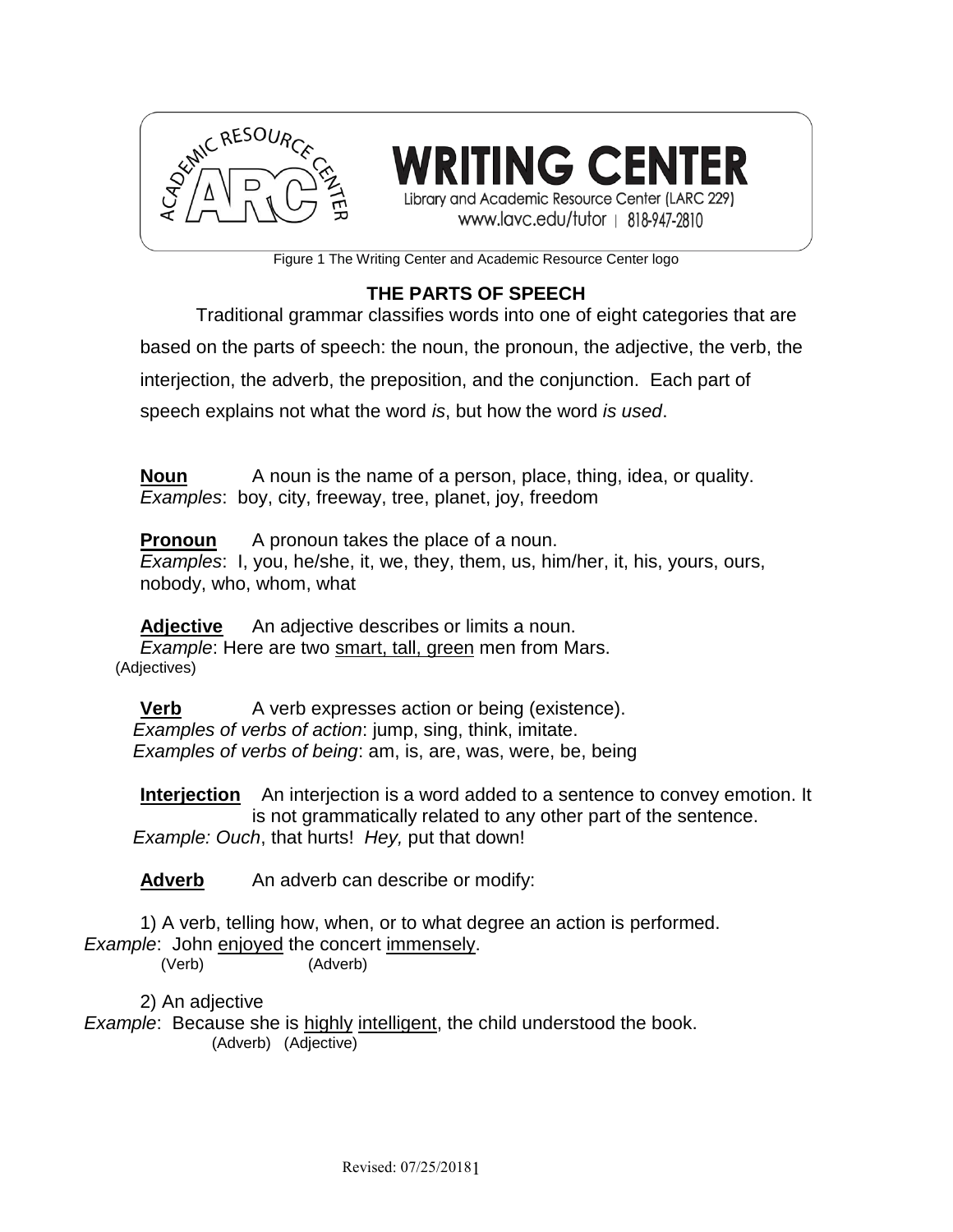3) Another adverb

*Example*: The pedestrian ran across the street very rapidly.

(Verb) (Adverb)

(The adverb "rapidly" modifies the verb "ran," and the adverb "very" modifies the adverb "rapidly.")

**Preposition** A word that shows the relation of a noun or pronoun to some

other word in the sentence.

*Example*: I am running over, under, around, and through the laundry. (Prepositions) (Preposition)

**Conjunctions** A conjunction *connects* words, phrases, or clauses.

*Examples of coordinating conjunctions*: for, and, nor, but, or, yet, so (aka FANBOYS)

*Examples of correlative conjunctions*: both…and, either…or, neither…nor, not…but, not only…but also

*Examples of subordinating conjunctions*: when, while, because, as, since, after, although, as if, as though, before, even though, if, so that, though, unless, until, whenever, where, whereas, wherever, whether.

**Comparatives** and **Superlatives** These are special forms of adjectives. They are used to compare two or more things. Generally, comparatives are formed using *-er* and superlatives are formed using **-***est*.

| Adjective form                         | Comparative | Superlative |
|----------------------------------------|-------------|-------------|
| hot                                    | hotter      | hottest     |
| cute                                   | cuter       | cutest      |
| t These are irregular Adjective forms: |             |             |
| good                                   | better      | best        |
| bad                                    | worse       | worst       |

*Be sure to distinguish between good and well:*

*Good* is an adjective, so you do not *do good* or *live good*, but you *do well* and *live well*. Remember that an adjective follows sense-verbs and be-verbs, so you also *feel good*, *look good*, *smell good*, *are good*, *have been good*, etc.